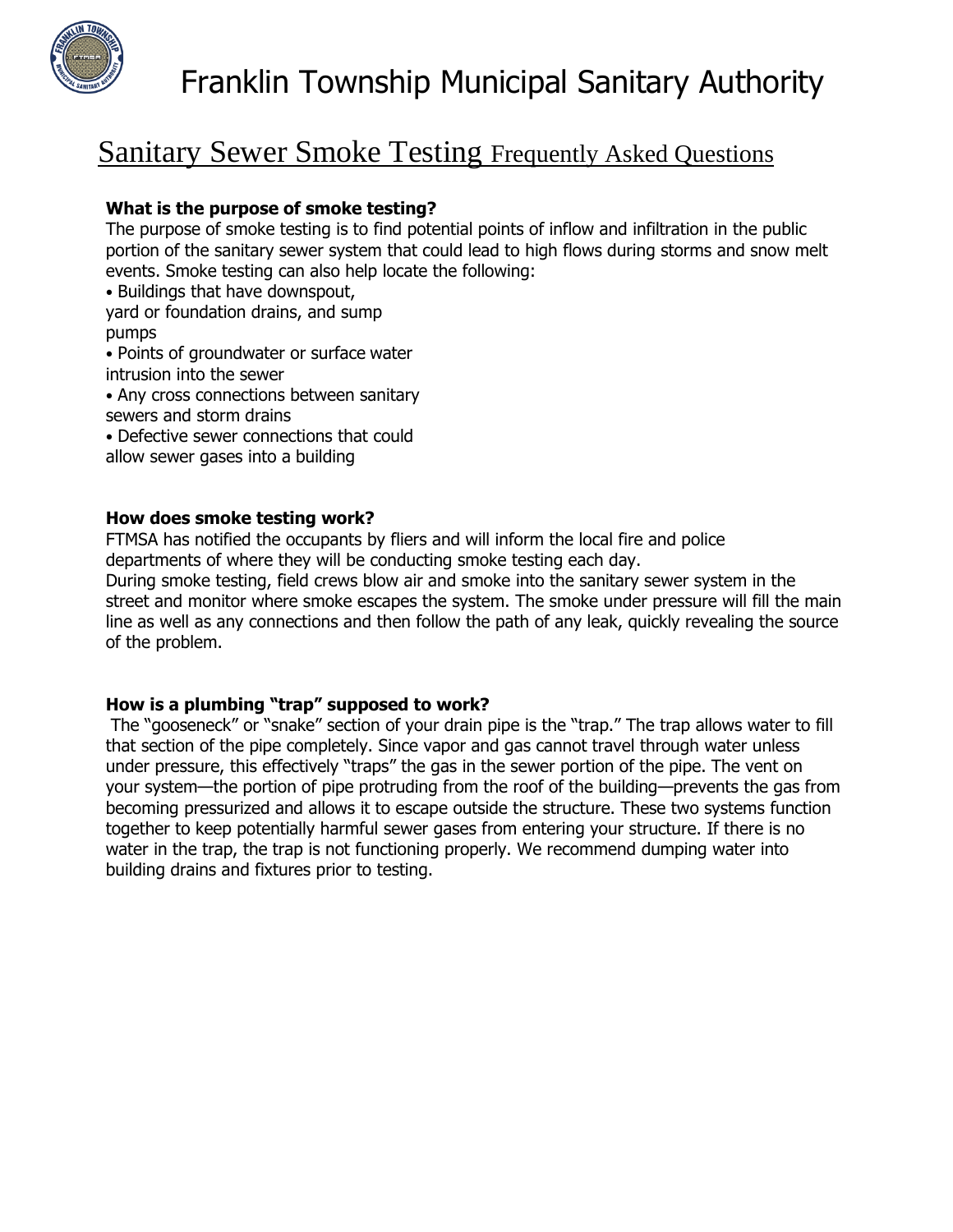

**2: Trap (photo for informational purposes only)**

#### **Why can't you tell me in advance exactly what date my home will be tested?**

This testing cannot be conducted during rainy periods or very windy conditions, so it can sometimes be delayed. Also, other activities in the project may take less time than anticipated, so it can sometimes be sooner than expected. The schedule may also shift if more or fewer defects than expected are located and need to be documented.

#### **How long will the testing take?**

While crews might be in your area for a few hours, each actual smoke test setup takes approximately 15 minutes to complete. Most houses will only be within the testing area for one or two tests.

When you receive notice that smoke testing will take place, you should:

• Check to see that all drain traps under basins, washing facilities and floor drains contain water; simply flush toilets and run or pour water into all drains, including unused fixtures and floor drains.

**How will I know if smoke enters my house if I am not home during testing?** The purpose of the smoke test is to identify sources of unauthorized water entering the public portion of the sewer system. While it is also beneficial to note deficient plumbing connections on private property, this is not the main intent of the smoke test. It is the homeowner's responsibility to maintain private plumbing connections.